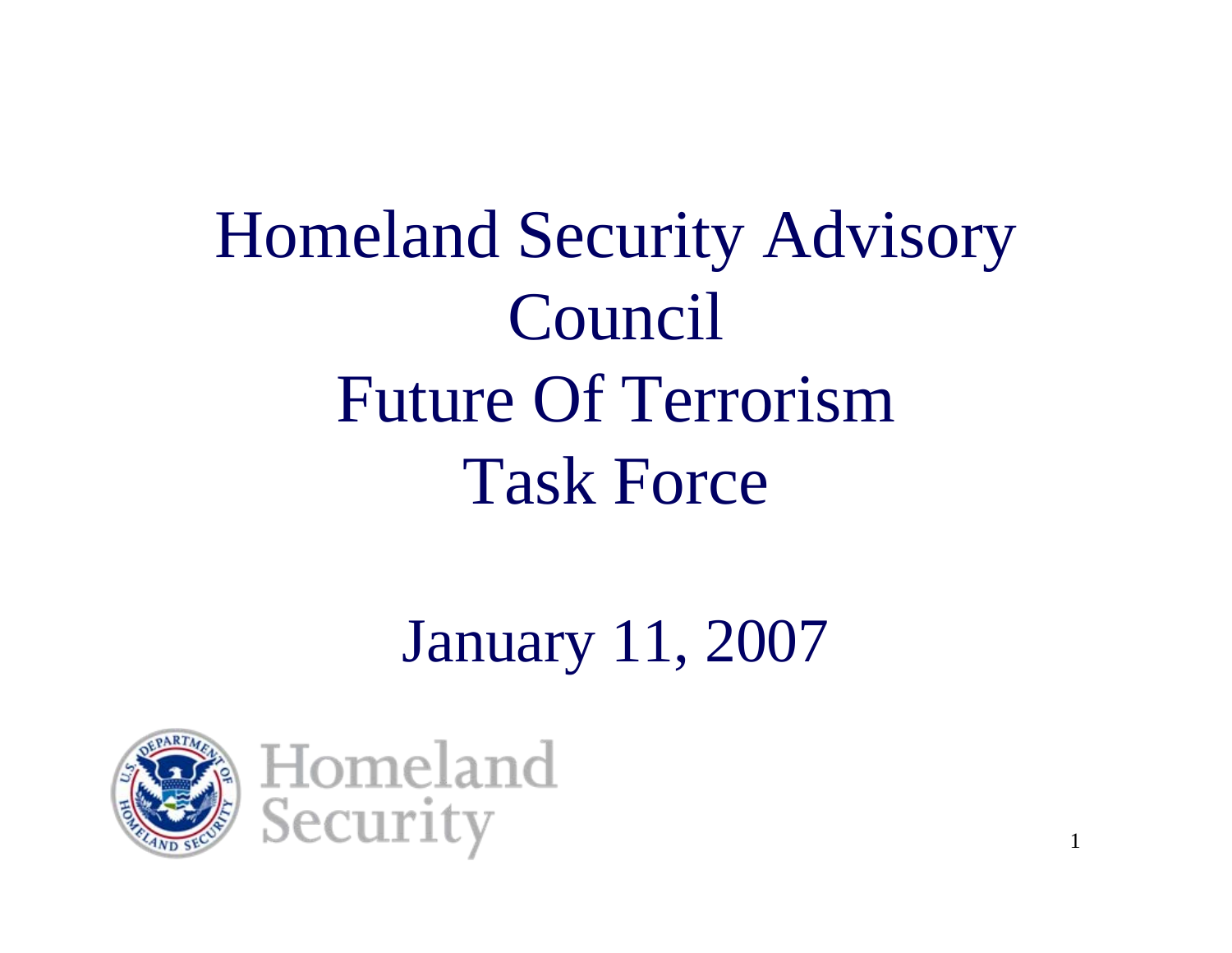#### The Future of Terrorism Task Force

In June 2006, the Secretary directed the Homeland Security Advisory Council (HSAC) to create a Future of Terrorism Task Force (FOTTF) to accomplish the following:

- Assess future threats to the United States and U.S. interests abroad over the next five years
- –Strategically fine-tune departmental structures and processes to<br>meet those threats
- –Recommend how to better engage and prepare the American public<br>for present and future challenges

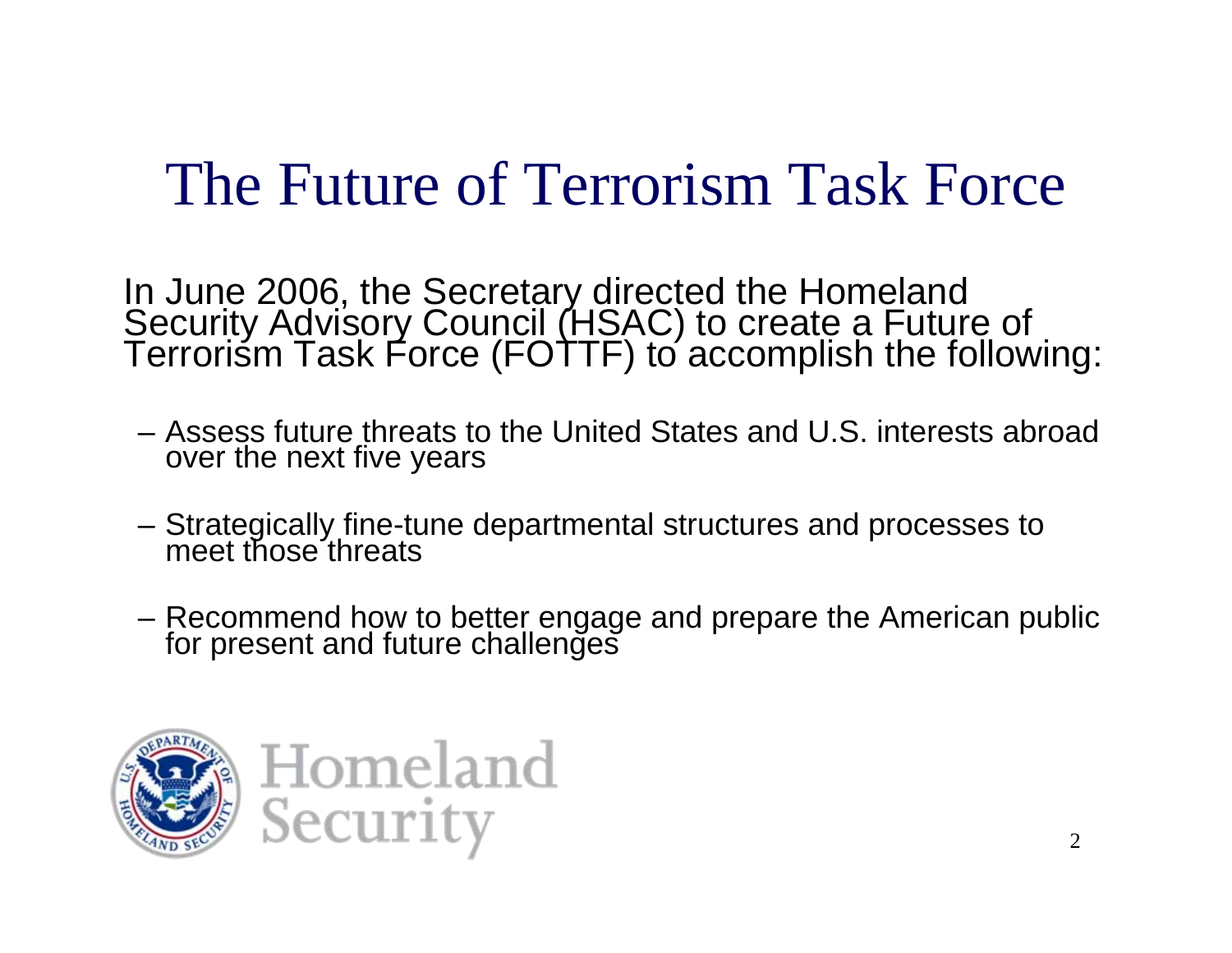- •There is every indication that the number and magnitude of<br>attacks on the U.S., its interests and its allies will likely increase
- Globalization has changed the means and opportunities<br>available to those who wish to do us harm (increasingly mobile<br>populations, technologies and "know-how" readily available)
- Terrorism is a tactic for any adversary, whether or not state- sponsored, who chooses not to attack us peer-to-peer
- The most significant terrorist threat to the homeland and to U.S. interests abroad today is a growing radical, extremist movement underpinned by a jihadist/Salafist ideology

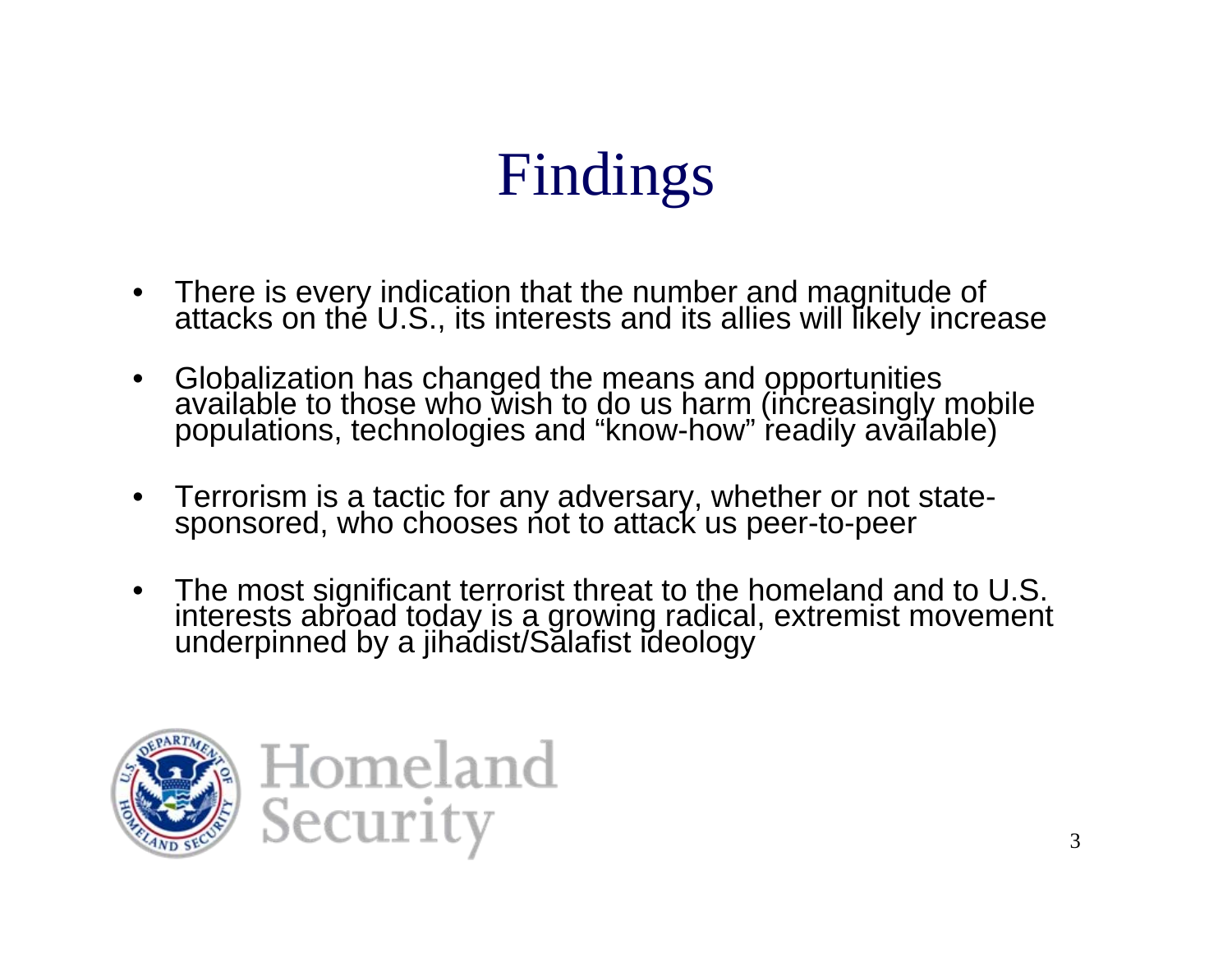- •Al-Qaeda, although diminished, is resilient and resurgent and<br>remains a threat to the US
- $\bullet$ Al-Qaeda has franchised itself across the globe and inspired<br>groups that act locally and largely independently (increasingly<br>leaderless and marked by self-enlistment)
- Although the war in Afghanistan was successful in destroying Al<br>Qaeda's base of operations, our adversaries continue to feed on<br>weak states, and we have witnessed the spread of safe havens<br>globally, including northwest P
- $\bullet$ It is anticipated state-sponsored terrorism will continue

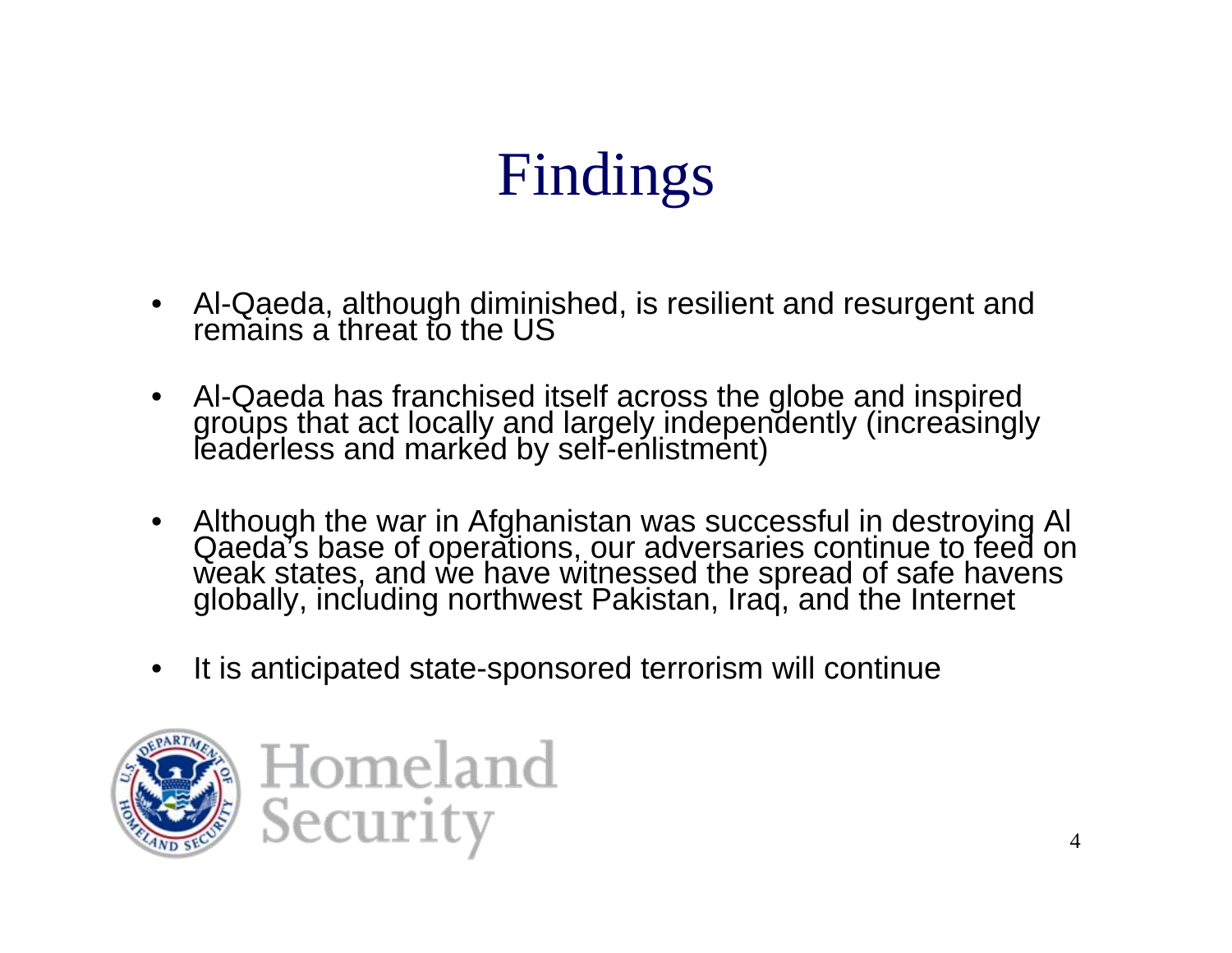- •In recent years, Muslims have born a substantial burden of terrorist attacks
- •Our adversaries base their actions (targets and modus operandi) in part on our actions
- • Factors that will influence the future of terrorism include: leadership of the terrorists, US counterterrorism efforts, status of political reform in Muslim nations and the elimination of safe havens
- The Internet enhances the full range of terrorist activities<br>(training, target selection, planning, execution, and other<br>tradecraft), and is an especially powerful tool for spreading their<br>message and recruiting and enli

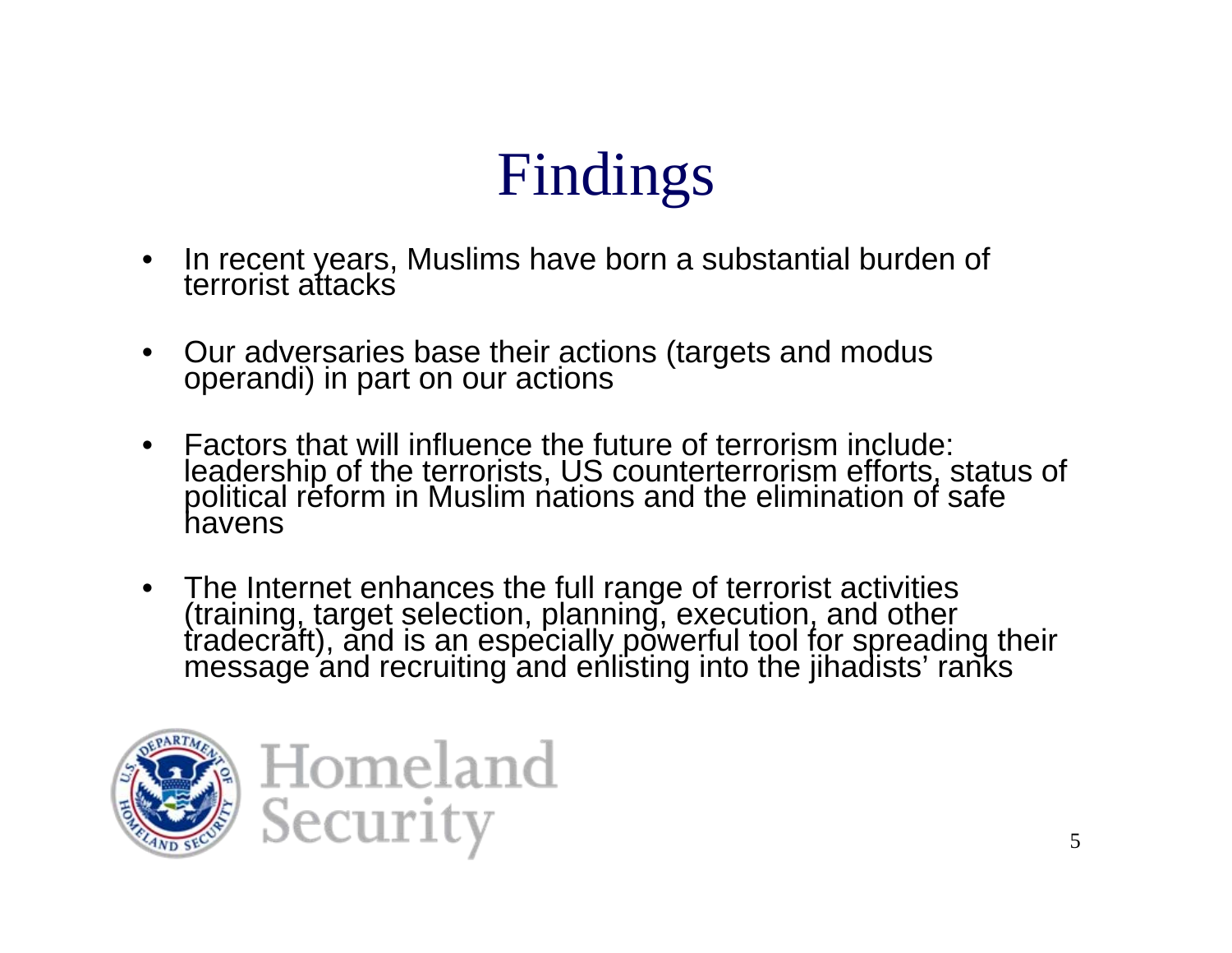- •The evolving complexity of the enemy increases the requirement that protection of the homeland be done with seamless coordination between and among federal, state and local authorities and the private sector
- •International partners provide valuable input and lessons learned
- •Muslims living in the US are more integrated, more prosperous and<br>therefore less alienated than Muslims living in Western Europe, where<br>the "homegrown" threat is significant and rising
- •Muslim culture and the Islamic faith are not widely understood within the Western world
- $\bullet$ Our adversaries use terror tactics to target both the physical and psychological well-being of our populace

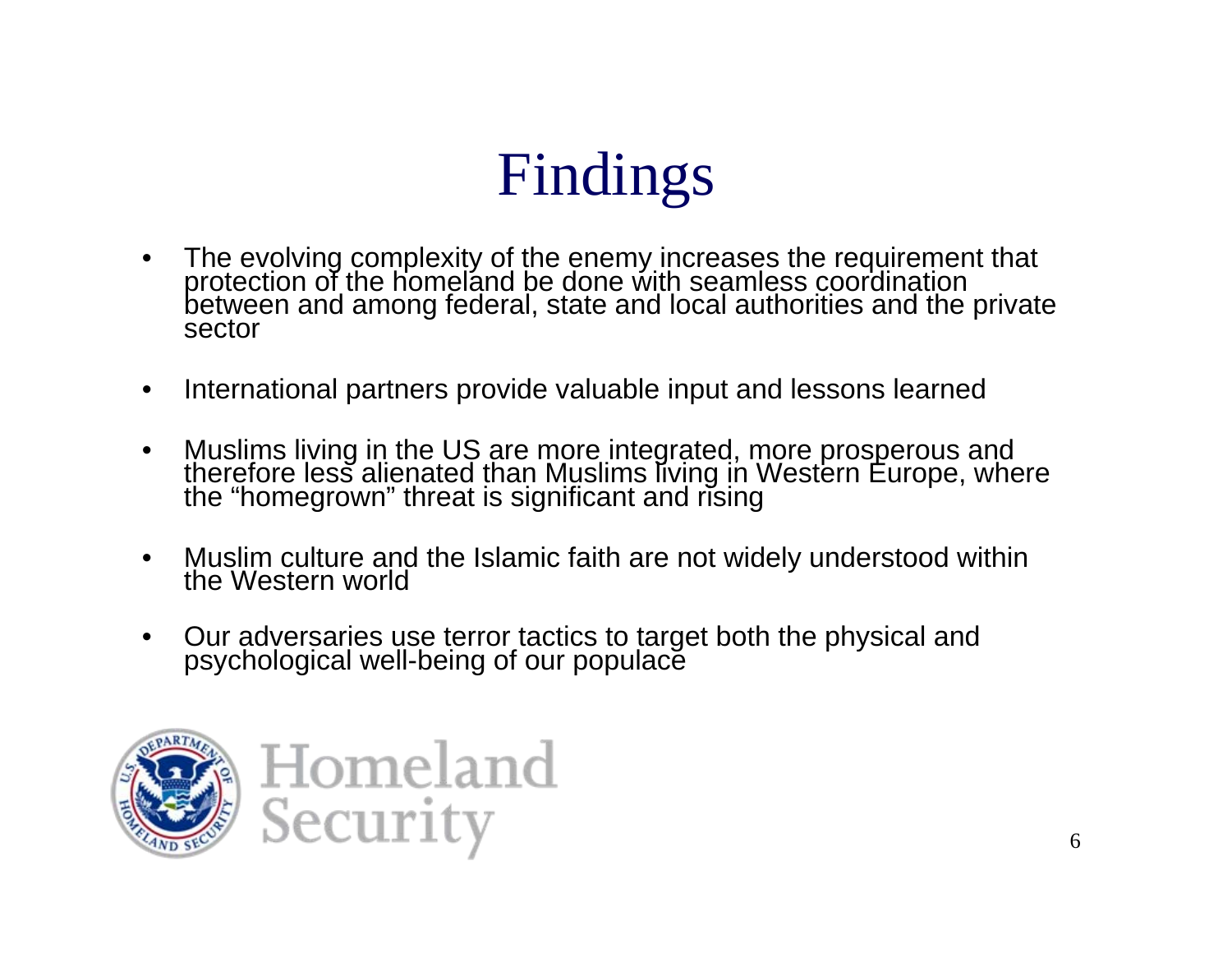- •The Secretary should establish an Office of Net Assessment to provide the Secretary with comprehensive analysis of future threats and US capabilities to meet those threats
- $\bullet$ The Secretary should conduct a comprehensive, systematic, and regular<br>examination – a Quadrennial Security Review – of all homeland security threats,<br>assets, plans and strategies with a view toward long-term planning and<br>m
- $\bullet$ The Secretary should undertake, in conjunction with the Director of National<br>Intelligence (DNI), a comprehensive National Intelligence Estimate to address<br>threats to the homeland
	- –A permanent Deputy National Intelligence Officer (DNIO) should be assigned to the<br>National Intelligence Council; the DNIO position should rotate between the Department<br>and the FBI.
	- State and local input must drive the domestic component of the assessment, and must<br>be continually updated

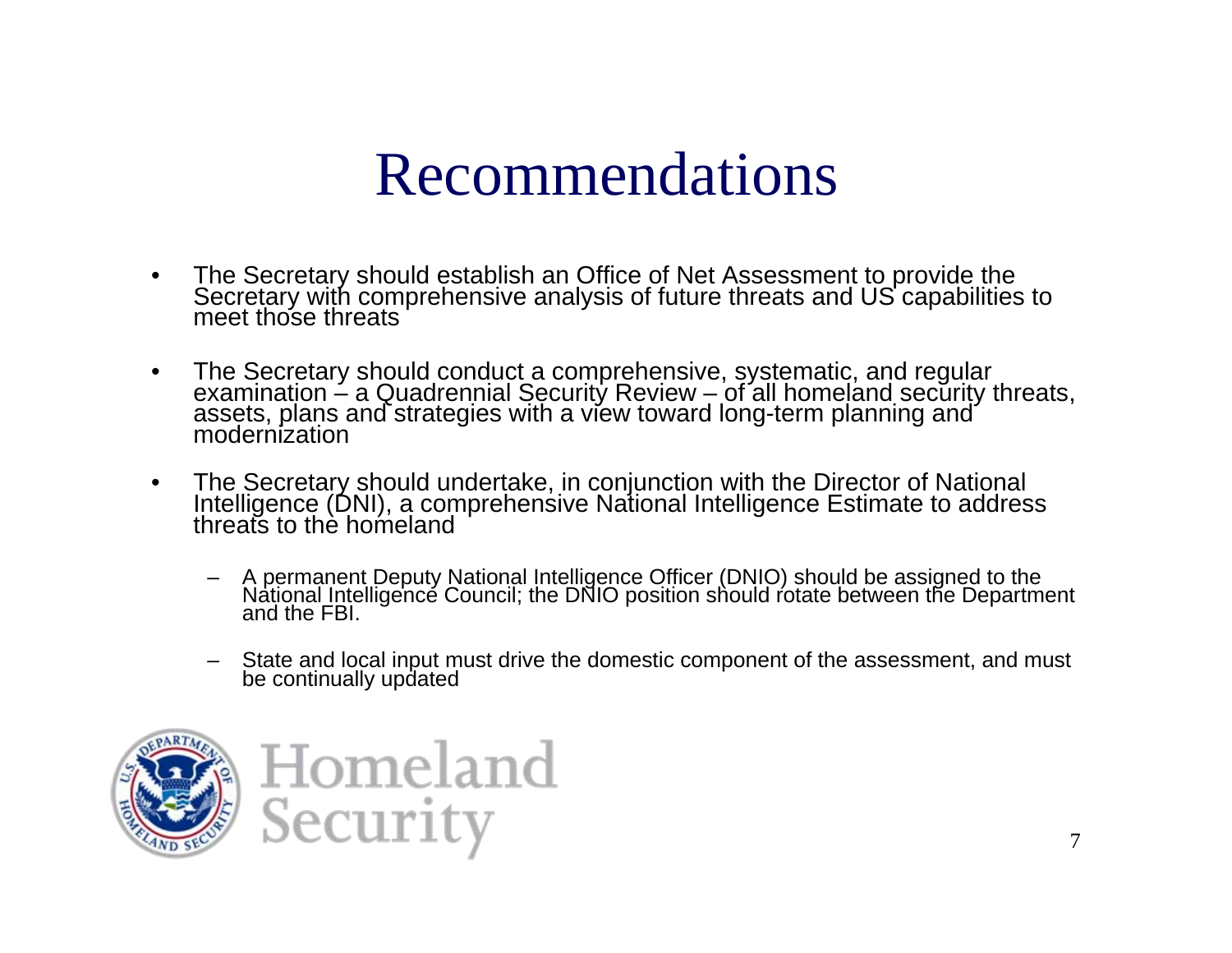- Countering "home-grown" radicalization must be one of the Department's top priorities by using the Department's Radicalization and Engagement Working Group (REWG) to better understand the process – from sympathizer to activist to terrorist
- The Department must place a renewed emphasis on recruiting professionals of all types with diverse perspectives, worldviews, skills, languages, and cultural backgrounds and expertise
- The Department should work with subject matter experts to ensure that the lexicon used within public statements is clear, precise and does not play into the hands of the extremists

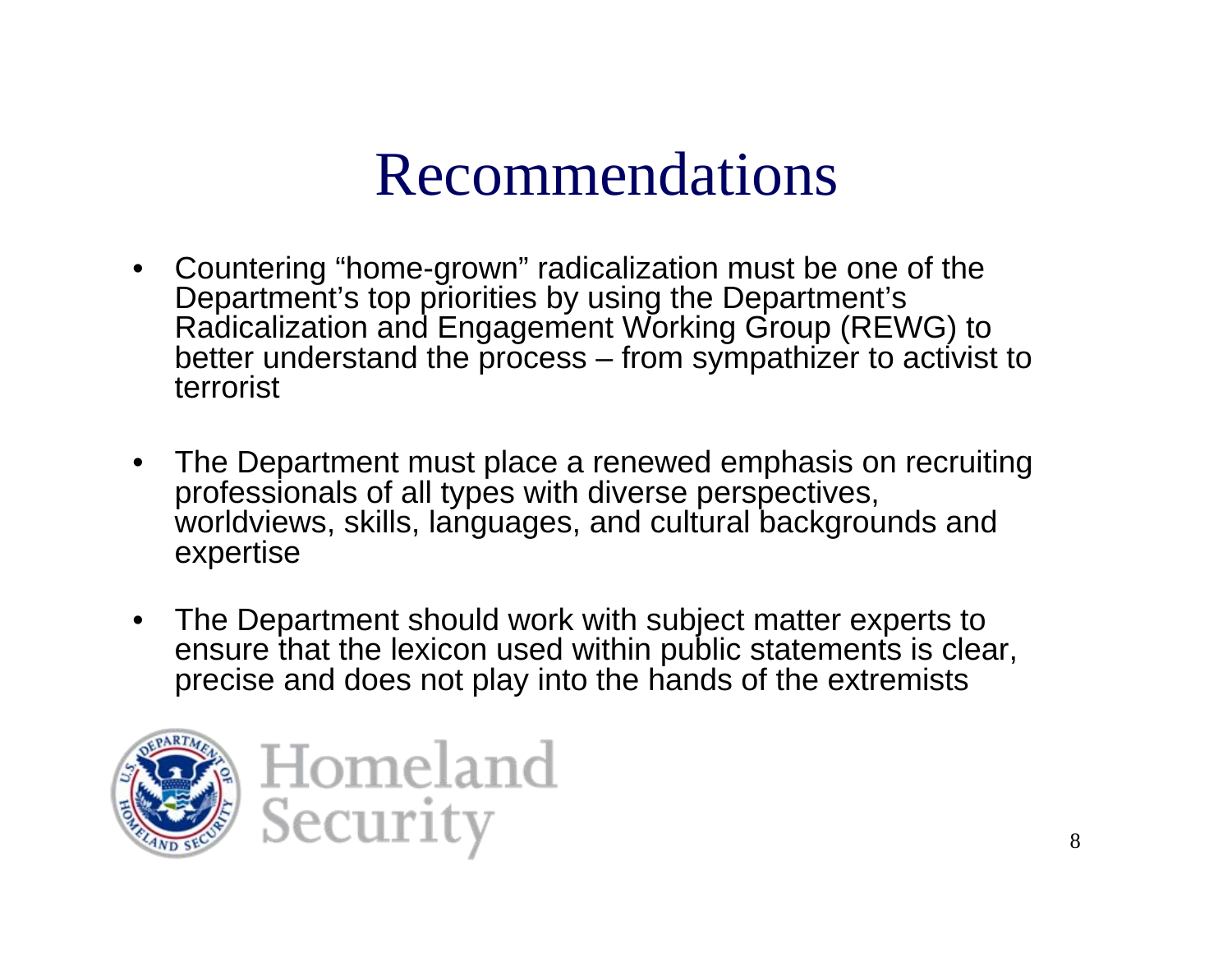- • Broader avenues of dialogue with the Muslim community should be identified and pursued by the Department to foster mutual respect and understanding, and ultimately trust
- • Local communities should take the lead on developing and implementing Muslim outreach programs. DHS should encourage such outreach efforts and facilitate the sharing of best practices
- The Secretary should work directly with state, local, and community leaders to educate them on the threat of radicalization, the necessity of taking preventative action at the local level, and to facilitate the sharing of other nation's and communities' best practices

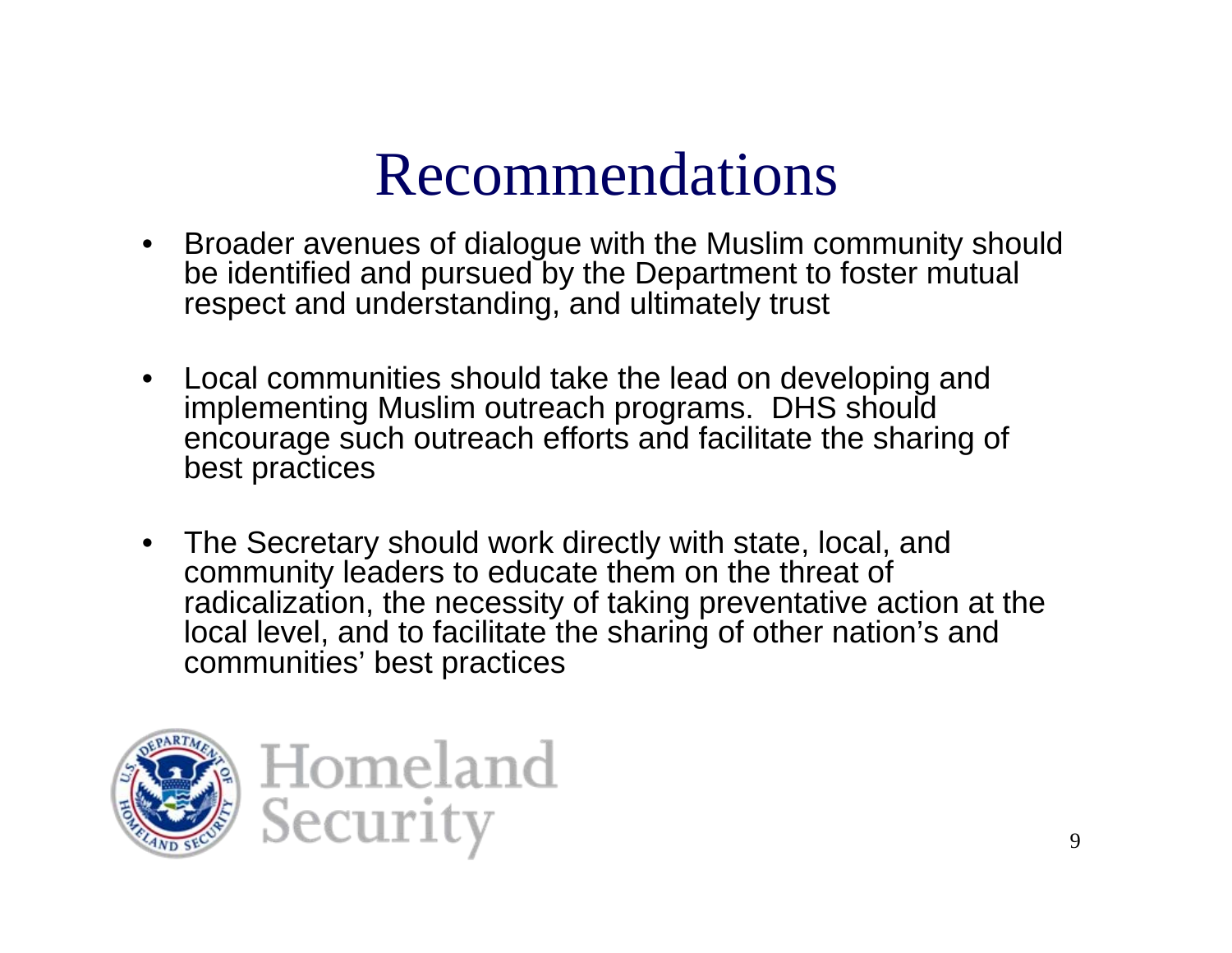- The Department should move immediately to implement the recommendations contained in earlier HSAC reports on information sharing, including:
	- resolving issues such as classification of information; and
	- ensuring that appropriate resources and standards are in place to ensure consistency and adequacy in analytical training and capabilities in fusion centers around the country
- The Department should develop and immediate implement, in concert with the Department of Justice and state and local corrections officials, a program to address prisoner radicalization and post-sentence reintegration

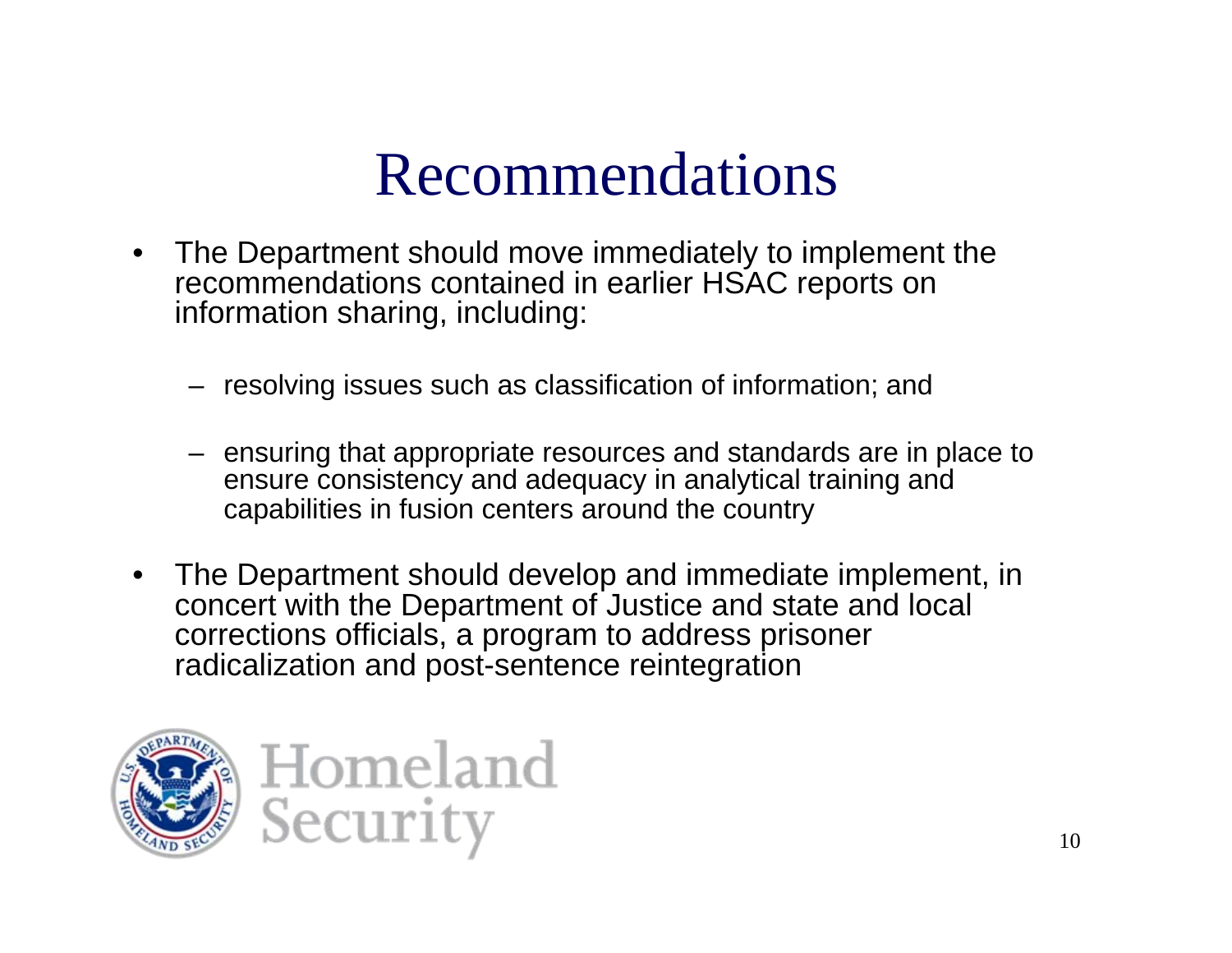- The Department must use all avenues of international<br>cooperation and instruments of statecraft to boost existing and<br>form new partnerships to foster and maintain a global network<br>that permits, among other things, robust
- The Department should partner with the media and educational<br>institutions to engage the public in prevention and response<br>efforts –developing consistent, accurate, realistic, persuasive<br>and actionable messages as well as
- Consider naming the Secretary of Homeland Security to the National Security Council in order to fully integrate national security with homeland security

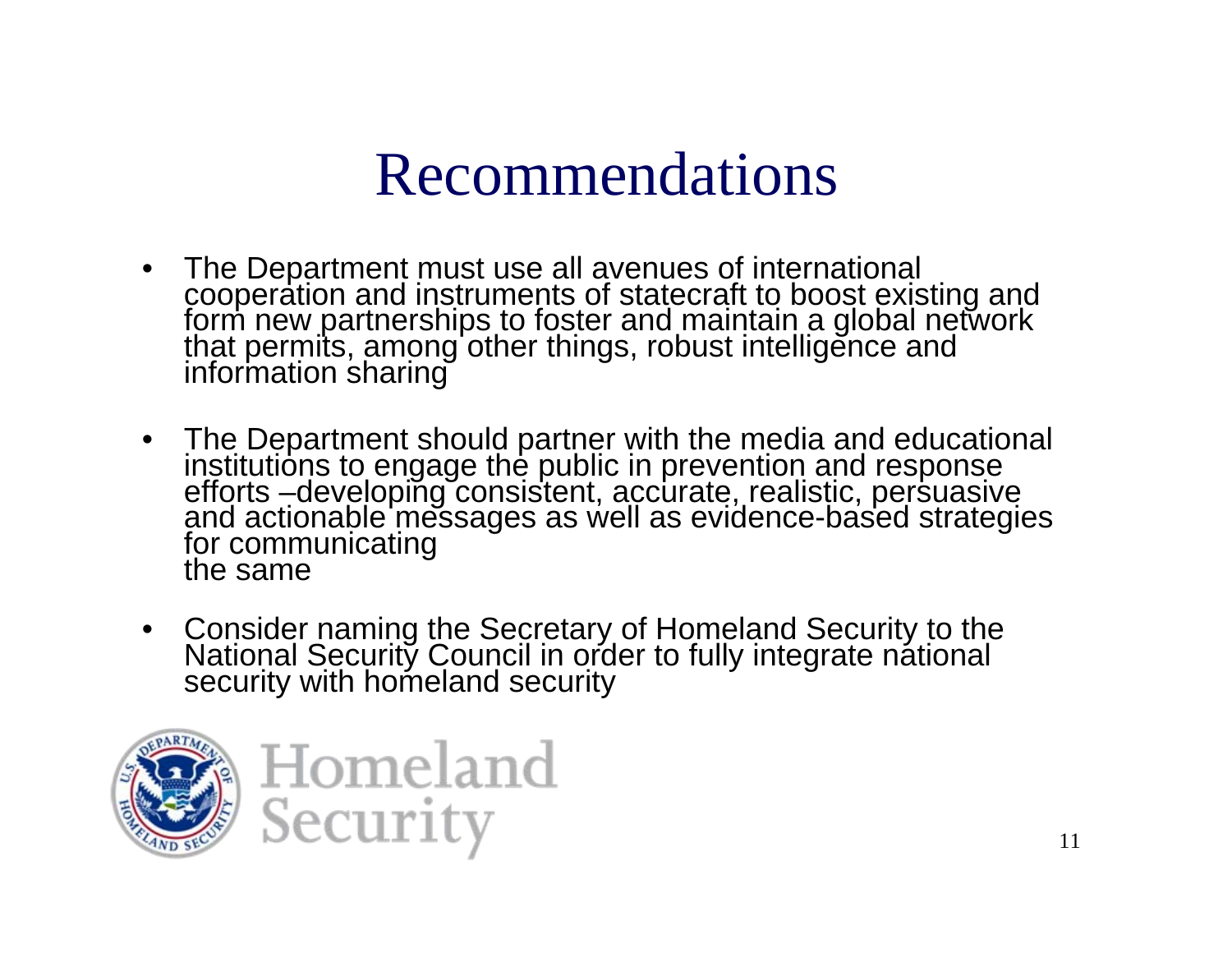### Task Force Members

- •Lee Hamilton, Director, Woodrow Wilson International Center for Scholars (*Task Force Chair*)
- •Frank Cilluffo, Associate Vice President for Homeland Security, GWU *(Task Force Vice-Chair)*
- $\bullet$ Kathleen Bader, Textron Inc., Board Member
- $\bullet$ Elliott Broidy, Chairman and CEO, Broidy Capital Management
- •Dr. Roxy Cohen-Silver, Professor of Psychology, UC Irvine
- •Dr. Ruth David, President and CEO, ANSER
- $\bullet$ James Dunlap, President, Dunlap Consulting (Former OK State Senator)
- $\bullet$ Thomas Foley, Partner, Akin, Gump, Strauss, Hauer, Feld LLP
- $\bullet$ Steve Gross, President, BiNational Logistics LLC
- •Glenda Hood, Chairman, Glenda Hood Consulting (Former Secretary of State, State of Florida)

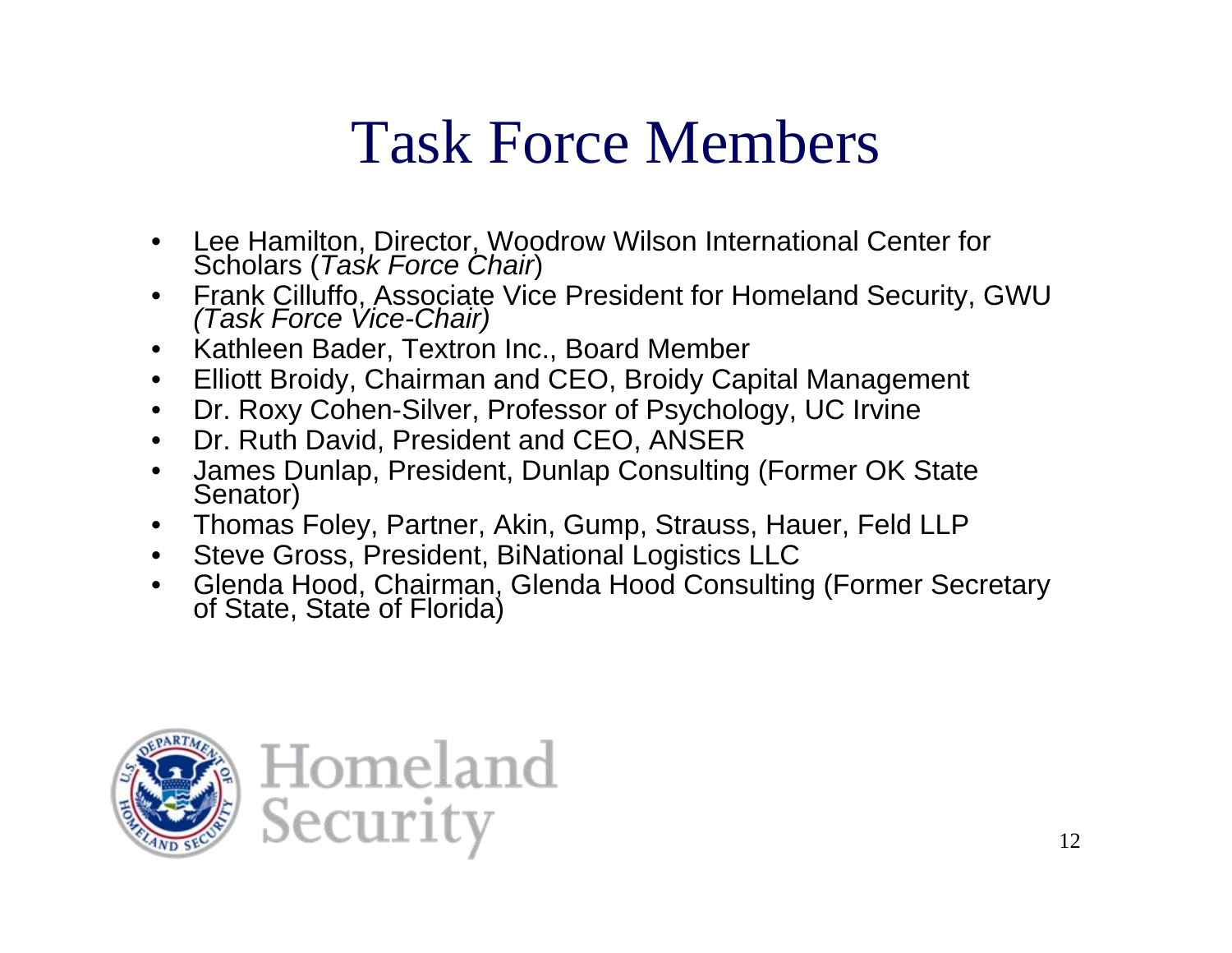### Task Force Members

- •Don Knabe, LA County Board of Supervisors
- •John Magaw, Former Under Secretary for Security, US DOT
- •Patrick McCrory, Mayor, Charlotte, North Carolina
- •Bill Parrish, Associate Professor, Homeland Security and Emergency Planning, VCU
- •Mitt Romney, Former Governor, Commonwealth of Massachusetts
- $\bullet$ Jack Skolds, President, Exelon Energy Delivery and Exelon Generation
- •Dr. Lydia Thomas, President and CEO, Mitretek Systems Inc.
- $\bullet$ Houston Williams, Chairman and CEO, Pacific Network Supply Inc.
- Allan Zenowitz, Former Executive Officer, FEMA
- •Judge William Webster, Partner, Milbank, Tweed, Hadley & McCloy, LLP *(HSAC Chair)*
- •James Schlesinger, Chairman, Board of Trustees, The MITRE Corporation *(HSAC Vice-Chair)*

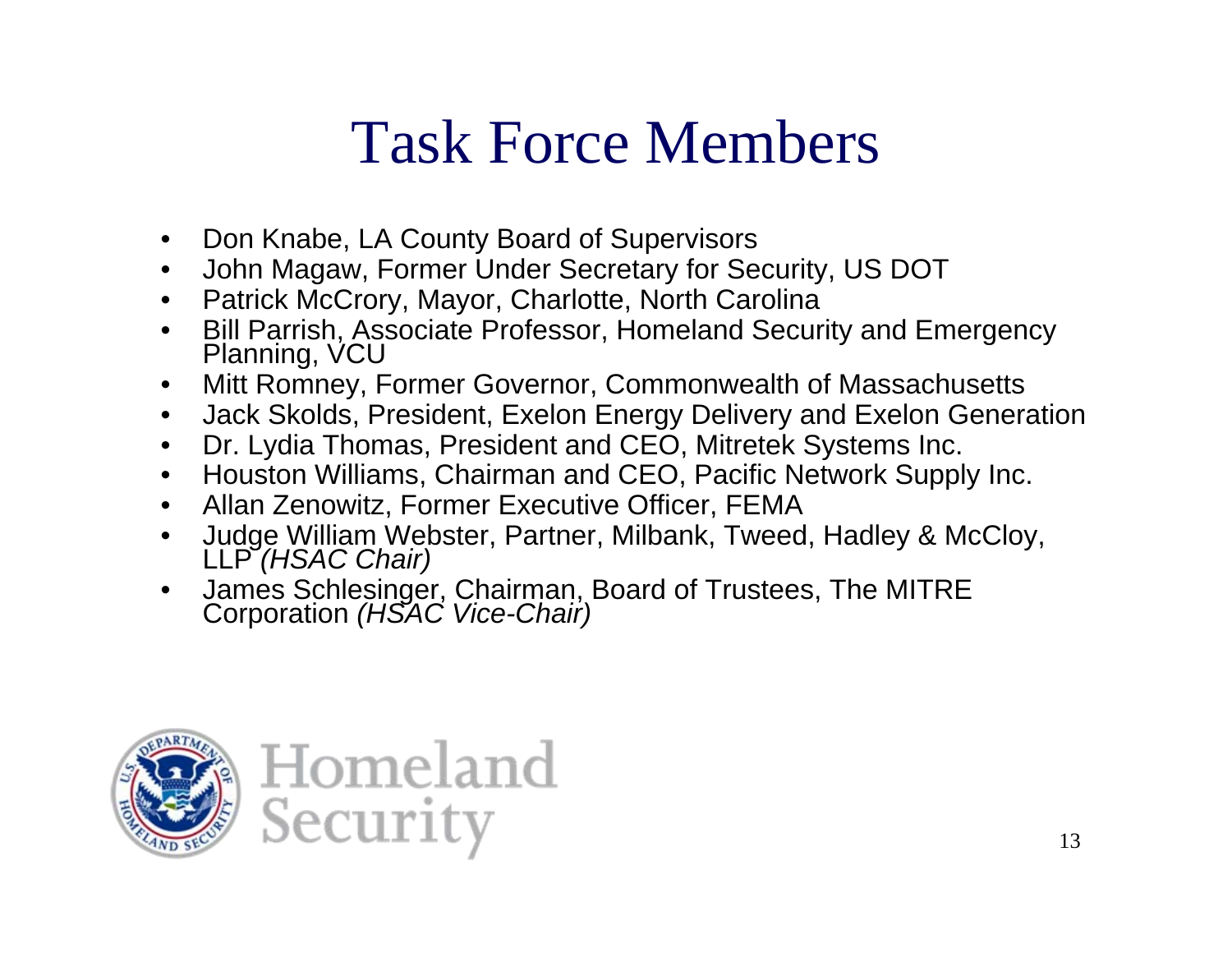## Subject Matter Experts

- •Javed Ali, Senior Intelligence Officer, DHS
- •Sheriff Lee Baca, Los Angeles County, California
- •Randy Beardsworth, Assistant Secretary for Strategic Plans
- •Gina Bennett, Deputy National Intelligence Officer, Transnational Threats, Office of the Director of National Intelligence
- •Chief William Bratton, Los Angeles Police Department
- •Frank Buckley, Co-Anchor, KTLA Prime News, Los Angeles, California
- •Sharon Cardash, Associate Director for Research and Education,<br>Homeland Security Policy Institute, The George Washington University
- $\bullet$ Sheriff Michael Carona, Orange County, California
- •Joel Cohen, Intelligence Liaison Officer, California, Department of Homeland Security
- $\bullet$ Ambassador Henry Crumpton, Coordinator for Counterterrorism, Department of State
- •Derek Dokter, Counselor, Ministry of the Interior and Kingdom Relations, Royal Embassy of the Netherlands

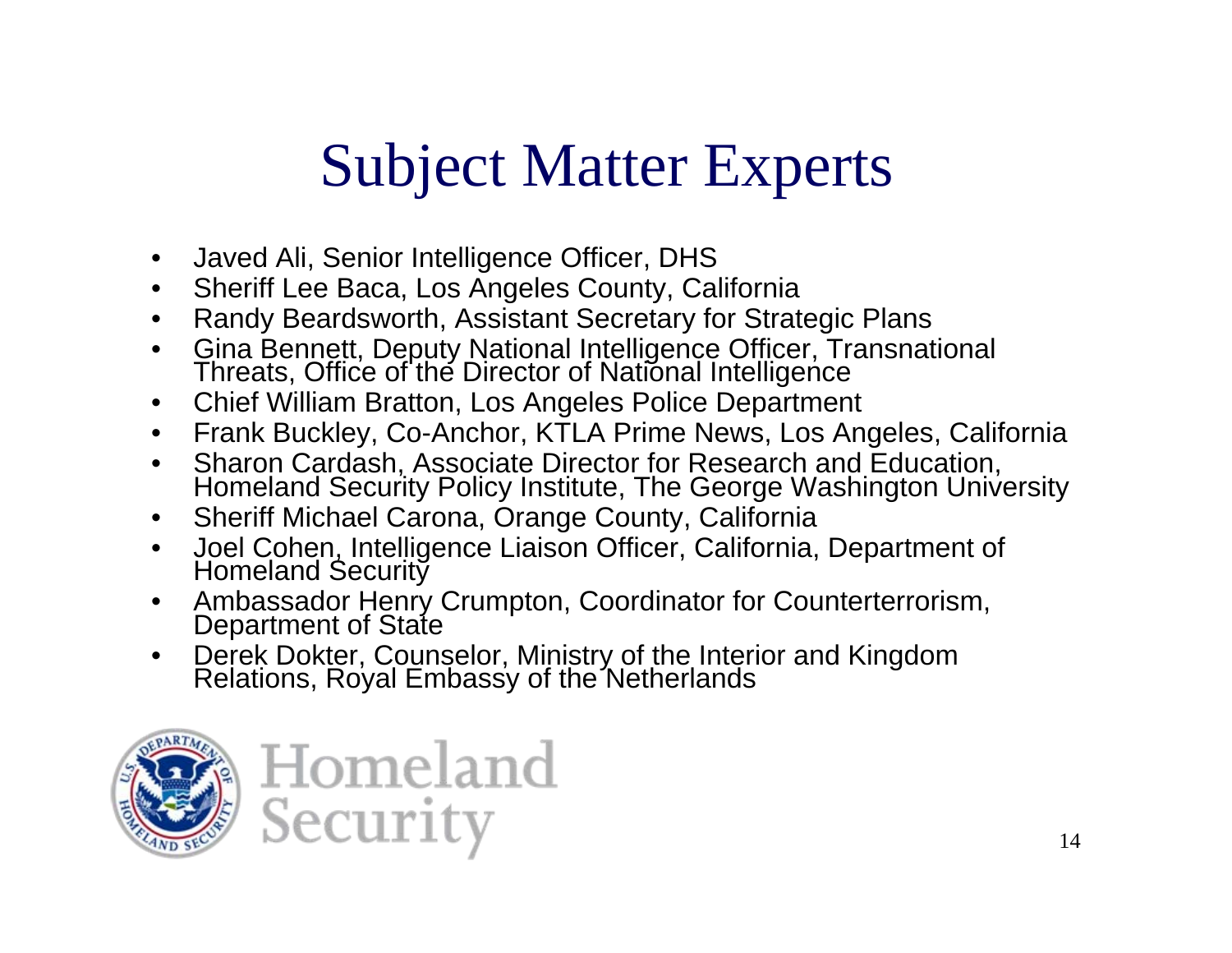## Subject Matter Experts

- •Steve Emerson, Executive Director, The Investigative Project on<br>Terrorism
- •Eric Fagerholm, Acting Assistant Secretary for Strategic Plans, DHS
- •Richard Gerding, Counselor for Police and Judicial Affairs, Royal Embassy of the Netherlands
- $\bullet$ Jim Guirard, TrueSpeak Institute
- •Chris Hamilton, Senior Fellow, Counterterrorism Studies, The Washington Institute for Near East Policy
- •Chief Jack Harris, Phoenix Policy Department
- •Brian Michael Jenkins, Senior Advisory to the President, Rand Corporation
- •Brigadier General Yosef Kuperwasser, CST International
- •Dr. Harvey Kushner, Chairman, Department of Criminal Justice, Long Island University
- •Jan Lane, Deputy Director, Homeland Security Policy Institute, The George Washington University
- •Tony Lord, First Secretary, Justice and Home Affairs, British Embassy